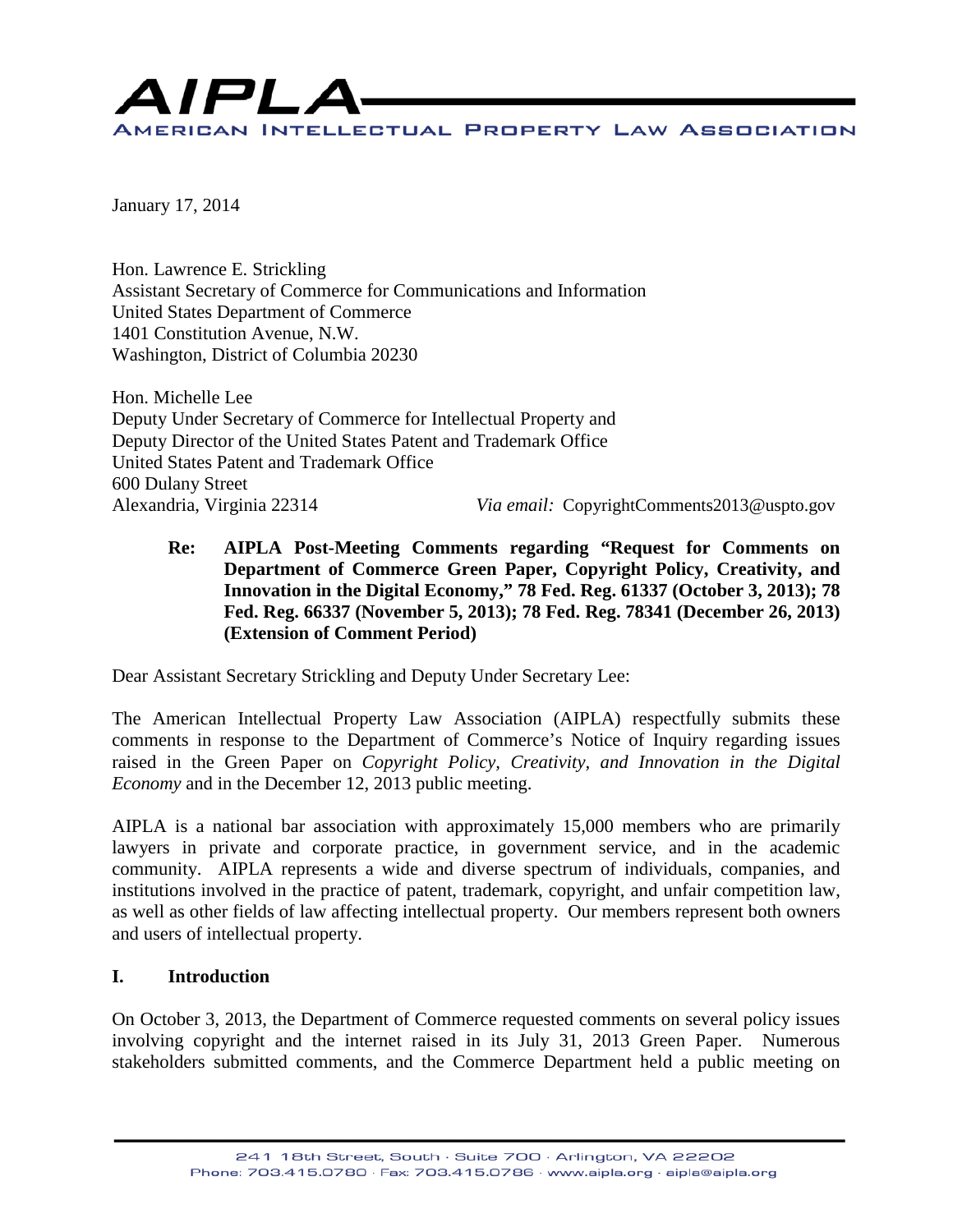December 12. The Commerce Department also asked stakeholders to submit comments after the public meeting. AIPLA is pleased to submit these post-meeting comments.

AIPLA has studied the Green Paper, considered the pre-meeting comments, and attended the December 12 public meeting. We are impressed by the Department's comprehensive analysis of the key issues affecting the internet and copyright in today's digital economy, and by the commenters' detailed and thoughtful submissions that give a wide range of different perspectives.

In reviewing the written submissions and listening to the individual presentations at the public meeting, we found that many stakeholders appear to reiterate, and recommit themselves to, longheld positions on whether legislative reforms are needed or desirable. Our approach is different. Copyright law needs to keep pace with technological and marketplace developments, but it is falling behind because stakeholders and policy makers have not yet found middle ground to resolve their differences. AIPLA believes it is important to find ways to bridge the gaps between opposing positions and to identify proposals that appropriately balance creativity and innovation in the age of the internet.

We have identified two areas with broad applicability for owners and users of copyrighted works: digital first sale and statutory damages for large-scale digital uses of copyrighted works. For each of these areas, AIPLA discusses a number of issues, the resolution of which will be helpful to finding a reasonable middle ground.

### **II. Digital First Sale**

The first sale doctrine permits the owner of a lawfully made copy to sell or otherwise dispose of that particular copy without the copyright owner's permission.<sup>[1](#page-1-0)</sup> The doctrine allows countless transactions in the physical world – the resale of books, movies, and sound recordings, for example – and it is essential to balancing the rights of owners and users of copyrighted works.

Today's world increasingly is moving from traditional physical forms of distribution of copyrighted content to digital distribution. Digital is replacing physical as the preferred method of delivering books, music, and movies for large and growing numbers of consumers. Physical methods of distributing copyrighted material always will remain, but it is not an overstatement to say that digital distribution has become an essential part of the copyright system.

Two aspects of the first sale doctrine, however, limit its applicability to digital transactions, as the Green Paper points out.<sup>[2](#page-1-1)</sup> First, the digital dissemination of a copyrighted work often requires the making of a copy. The doctrine limits only the copyright owner's distribution right, not the reproduction right; it does not allow the owner of a copy to make additional copies of the work. Second, many transactions in the digital world are styled as licenses, rather than sales. A

<span id="page-1-0"></span> $1$  17 U.S.C. § 109.

<span id="page-1-1"></span> $2$  Green Paper at 35-36.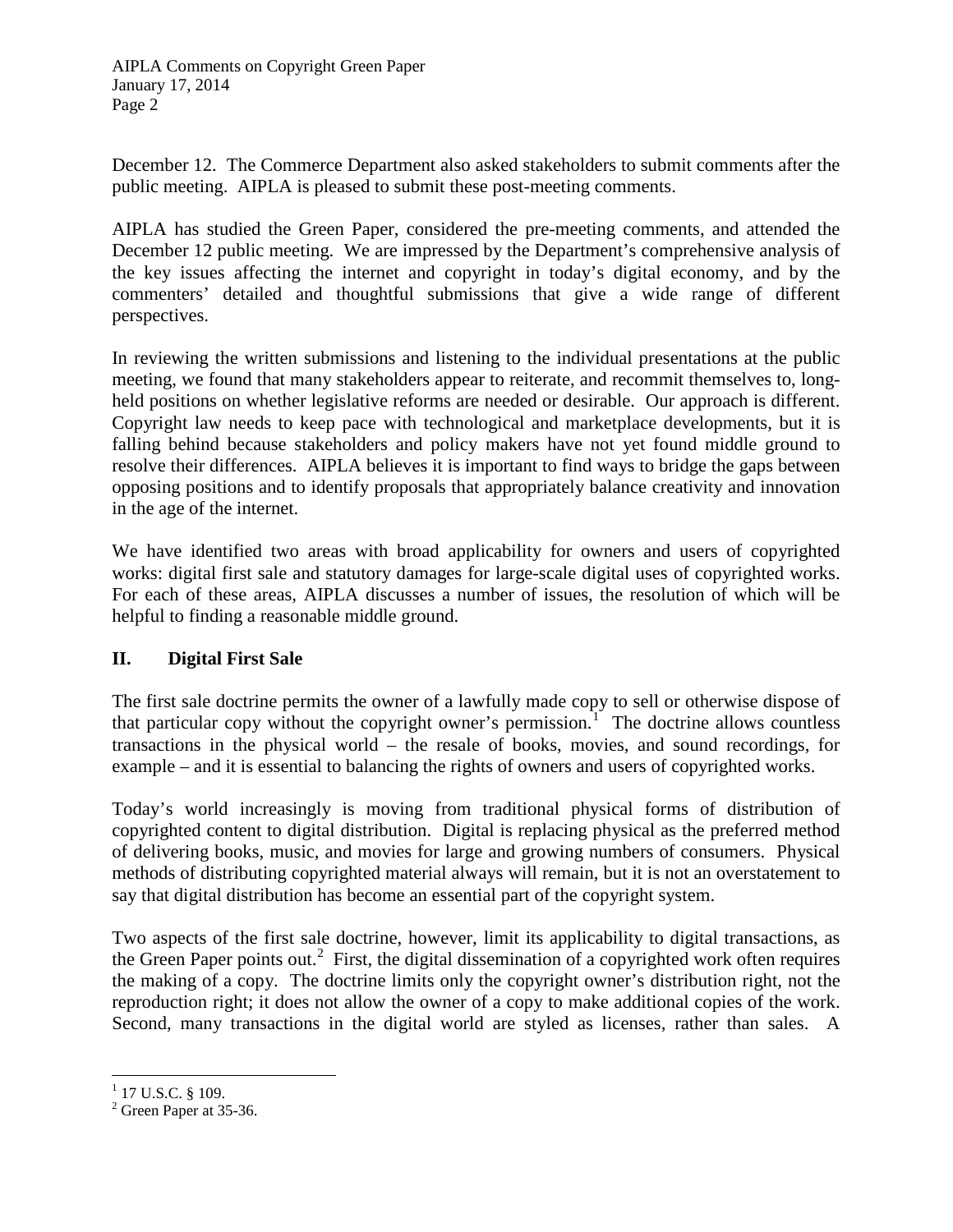licensee does not "own" the copy, and under the first sale doctrine cannot sell or otherwise dispose of it outside of the terms of the license.

These limitations on the first sale doctrine lead to important policy questions in the digital economy:

- 1. Should digital transactions implicating reproductions or licenses be subject to some form of the first sale doctrine?
- 2. If so, how should a reasonable, balanced digital first sale doctrine be implemented?

We address each of these questions.

# **A. Rationale for a Digital First Sale Doctrine**

The arguments for recognizing a first sale doctrine for digital transactions raise important concerns. In light of these concerns, should Congress consider expanding the doctrine, an across-the-board expansion to the digital world may be inappropriate.

The arguments in support of an expanded first sale doctrine raise some valid concerns. Individuals are entitled to exercise economic control over the personal property they pay for and own in the physical world, and, the argument goes, it should carry over meaningfully in the digital world as well. Moreover, a first sale doctrine may have economic benefits for the digital marketplace. In the online world, consumers have two basic sources for accessing copyrighted works: legitimate channels authorized by copyright owners or unlicensed pirate sites. An effective first sale doctrine could encourage users to choose the former, by giving them the opportunity to resell and thus recoup some of their payment for the lawful digital goods previously purchased. A law recognizing the first sale doctrine may have the consequence of fostering the growth of legitimate markets for copyrighted works, to the benefit of copyright owners, lawful online services, and consumers.

A number of valid arguments have also been raised in opposition to full-scale expansion of the digital first sale doctrine. Chief among them is the view that expanding the doctrine will encourage illegitimate copying and thus undermine lawful digital sales, as it may be difficult to ensure that the person who distributes his or her copy has parted with *all* copies of the work. This argument, however, has its limits. The first sale doctrine as it currently exists in the physical world likewise cannot ensure that the owner of the physical copy has not made additional copies before reselling it. Nor does it require the seller to discard any copies he or she previously may have made. Indeed, reproduction of physical copies regularly occurs today, as for example where users rip songs from their CD collections, save the tracks to a digital library, and then resell the physical CDs. Moreover, effective technologies may exist today to scan and identify, and delete (or render inoperable) copies that are in the seller's possession.<sup>[3](#page-2-0)</sup> Such technologies, properly implemented, might ensure unlawful copying is kept to a minimum.

<span id="page-2-0"></span><sup>3</sup> *See Capitol Records, LLC v. ReDigi Inc.*, 934 F. Supp. 2d 640, 645-46 (S.D.N.Y. 2013).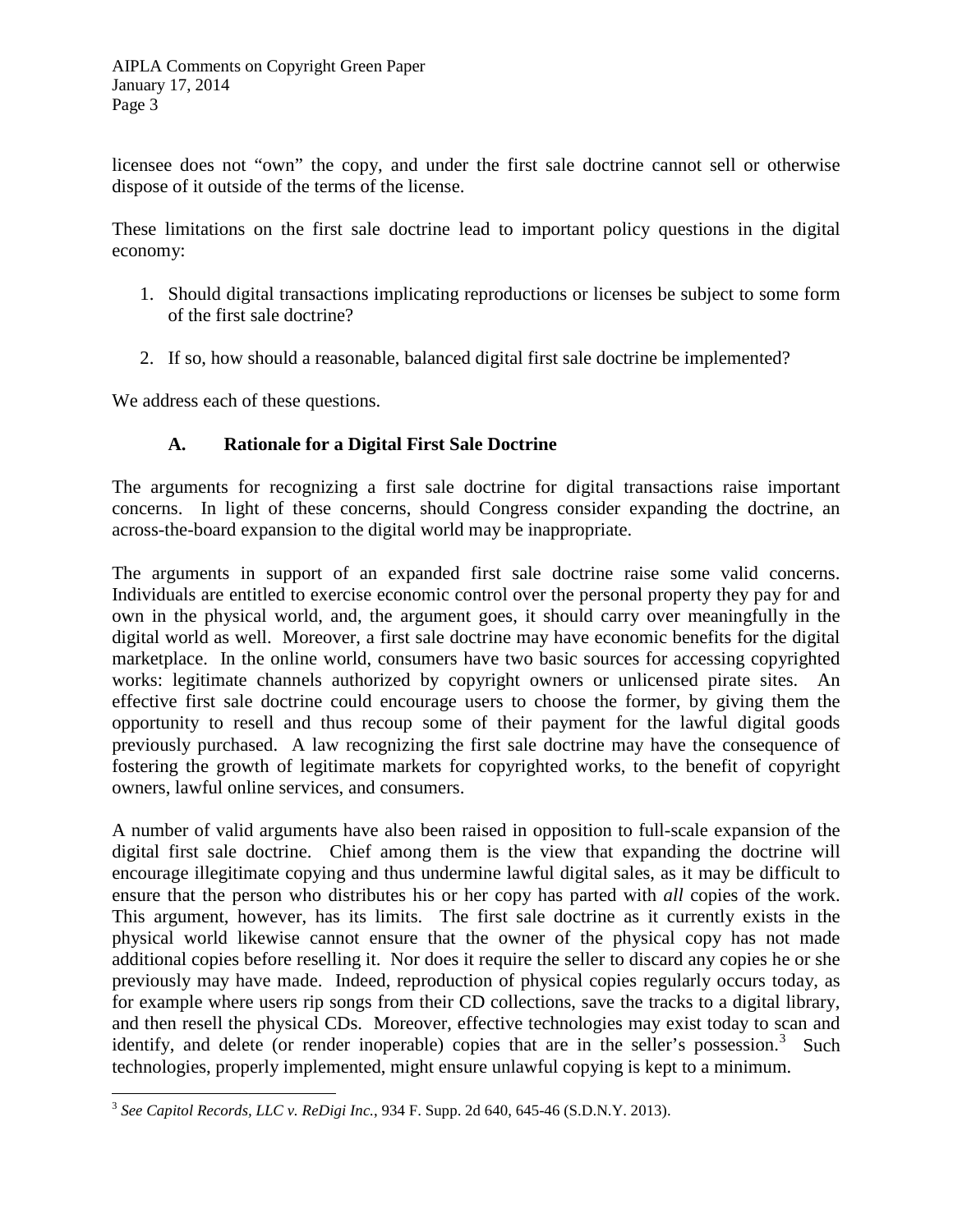### **B. Key Policy Issues**

Should Congress consider implementation of a meaningful digital first sale doctrine, it may want to address a number of key questions. What changes to the Copyright Act are required? What limits, if any, should be imposed to avoid facilitation of unlawful copying? To what sorts of works should a digital first sale doctrine be extended? How can such a doctrine avoid serious negative unintended consequences? Ultimately, how can a reasonable and balanced digital first sale doctrine be implemented?

AIPLA addresses some of these key concerns:

- *The "particular" copy requirement.* The first sale doctrine currently in effect requires the owner of "a *particular copy* . . . to sell or otherwise dispose of the possession of *that copy* . . . ." 17 U.S.C. § 109(a) (emphasis added). That makes sense in the physical world: the owner of a hardcover book can sell that particular copy in his possession to a used bookstore, not unauthorized copies he may have made of the book. The notion of a "particular" copy in the physical world, however, does not have a direct analogy in the digital world. Reproductions of works in digital form invariably are made in the course of their ordinary use on computers (*e.g.*, RAM memory, transfer from a computer to a portable device) and online (*e.g.*, cloud storage), and it is nearly impossible to ensure that the "particular" digital copy is the one being sold or otherwise disposed of. Congress would likely need to address the concept of a "particular" copy should it consider expanding the first sale doctrine.
- *No remaining copies in the seller's possession.* If it decides to expand the first sale doctrine for digital transactions, Congress also would need to consider appropriate protections against unlawful copying. For example, ensuring that a digital first sale doctrine remains analogous to the doctrine in the physical world may require, to the extent reasonably possible, a way to completely dispossess the user of all digital copies sold or otherwise disposed of. The person who sells his or her hardcover book to a used bookstore presumably did not copy that book before selling it; he or she no longer remains in possession after the sale. For something analogous in the digital world, resellers – either individuals or services that facilitate such transactions – may have to undertake some efforts to ensure no other usable copies remain. This may mean requiring individual users to delete, or otherwise render inoperable, all digital copies not otherwise purchased. Congress could also consider imposing an affirmative duty on digital resale services to ensure that usable copies no longer remain in the user's possession, whether on the user's computer, devices, or cloud storage. No technology is perfect, and resale services might need to be shielded from liability for residual copies that slip through the cracks or for users who circumvent such deletion measures. Congress may need to decide what technological measures, if any, are reasonable to delete or deactivate remaining digital copies.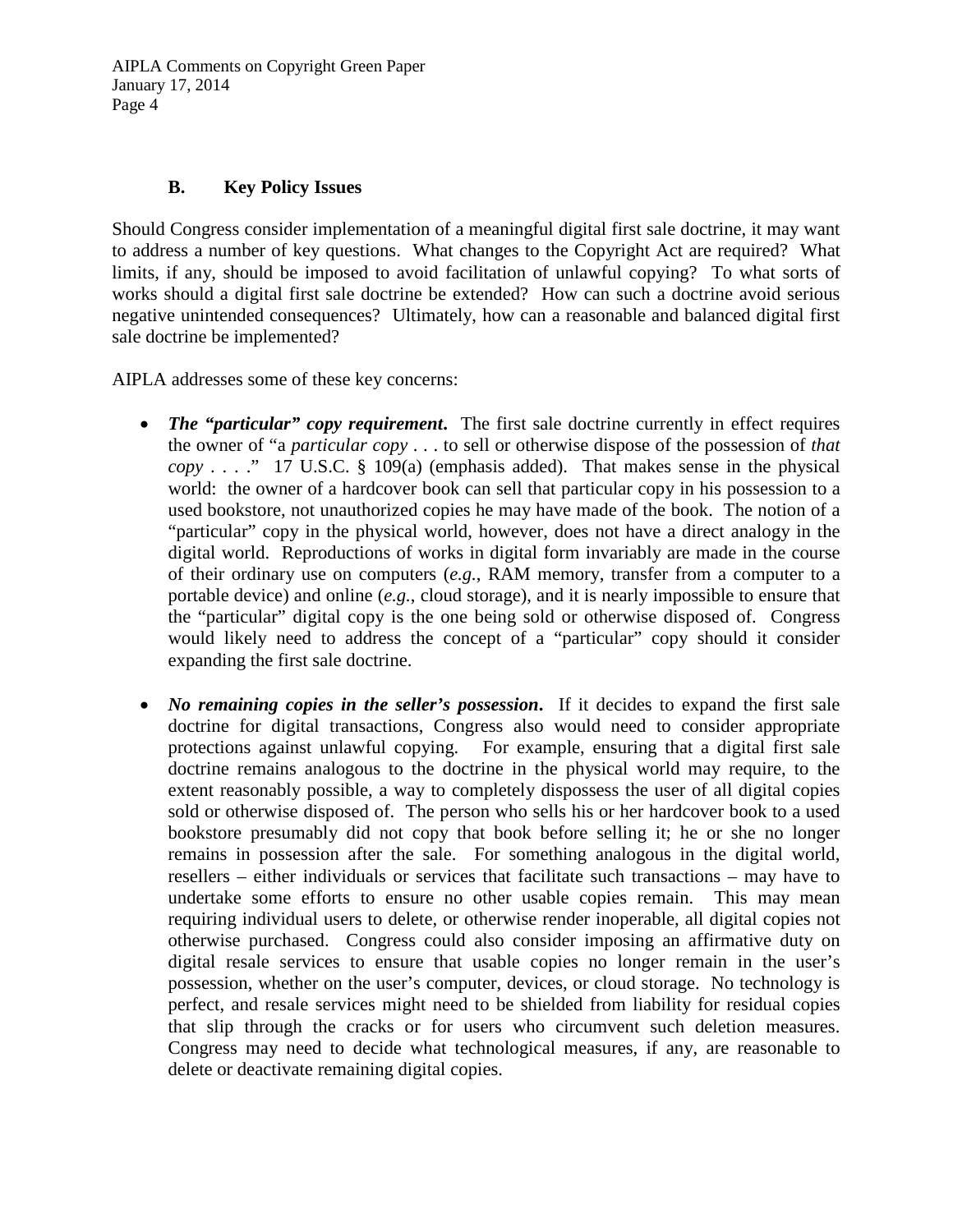- *"Lawfully made" copies***.** Any digital first sale doctrine implemented presumably would retain the existing doctrine's requirement that copies be "lawfully made under this title."<sup>[4](#page-4-0)</sup> Piratical copies would not benefit from the doctrine. In the digital world, however, the identification of piratical copies may, in fact, be easier than in the analog world. Technologies currently exist which permit digital resellers to identify lawfully made copies. It may be possible to require digital resale services to implement reasonable technological measures to identify and distinguish between lawful and unlawful copies, and to permit only the sale or other disposal of lawful copies. This, requirement, coupled with the requirement in the preceding bullet point requiring reasonable measures to delete or deactivate remaining copies, may encourage digital services and copyright owners to work together to develop effective technological measures. Such arrangements may give copyright owners the ability to participate in revenue from the resale of digital goods.
- *Defining who is an "owner."* The first sale doctrine currently applies to the "*owner* of a particular copy . . . lawfully made under this title  $\ldots$   $\ldots$  Given the prevalence of licensing agreements in the digital space, any expansion of a first sale doctrine for digital transactions should demarcate what attributes of "owner" would be "eligible" for the first sale doctrine and those who would not be eligible.
- *Types of works covered.* Congress also may need to tread carefully should it consider expansion of digital first sale to take account of the impact on different types of works, whether they are works which historically have existed in the analog world or have only existed in the digital space. Differential treatment, in some respect, is consistent with existing law, which affords different treatment to certain types of works.<sup>[6](#page-4-2)</sup>

Congress may also consider whether to limit first sale protection of certain physical works for which there exists a widespread and reasonable expectation of resale and transfer rights, such as books, movies, and sound recordings.

Additionally, there would be a need to address the complex and thorny area of computer programs. Under existing law, computer programs often are licensed, and these licenses can significantly restrict a user's ability to transfer the software, can impose notable use restrictions, and can establish an ongoing relationship between the licensor and licensee.<sup>[7](#page-4-3)</sup> Computer software has always been digital, and the settled expectations of parties to software licensing transactions are different from those of book, movie, and sound recording consumers, who for decades have experienced these works primarily in analog form. For these reasons, it may be desirable to preserve the existing law with respect to computer programs and not override computer program license terms.

 $4$  17 U.S.C. § 109(a).

<span id="page-4-1"></span><span id="page-4-0"></span> $5$  17 U.S.C. § 109(a) (emphasis added).

<span id="page-4-2"></span><sup>6</sup> *See* 17 U.S.C. § 109(b)(1)(A) (generally exempting from the first sale doctrine the rental of computer programs). <sup>7</sup> *See, e.g.*, *Vernor v. Autodesk, Inc.*, 621 F.3d 1102 (9th Cir. 2010).

<span id="page-4-3"></span>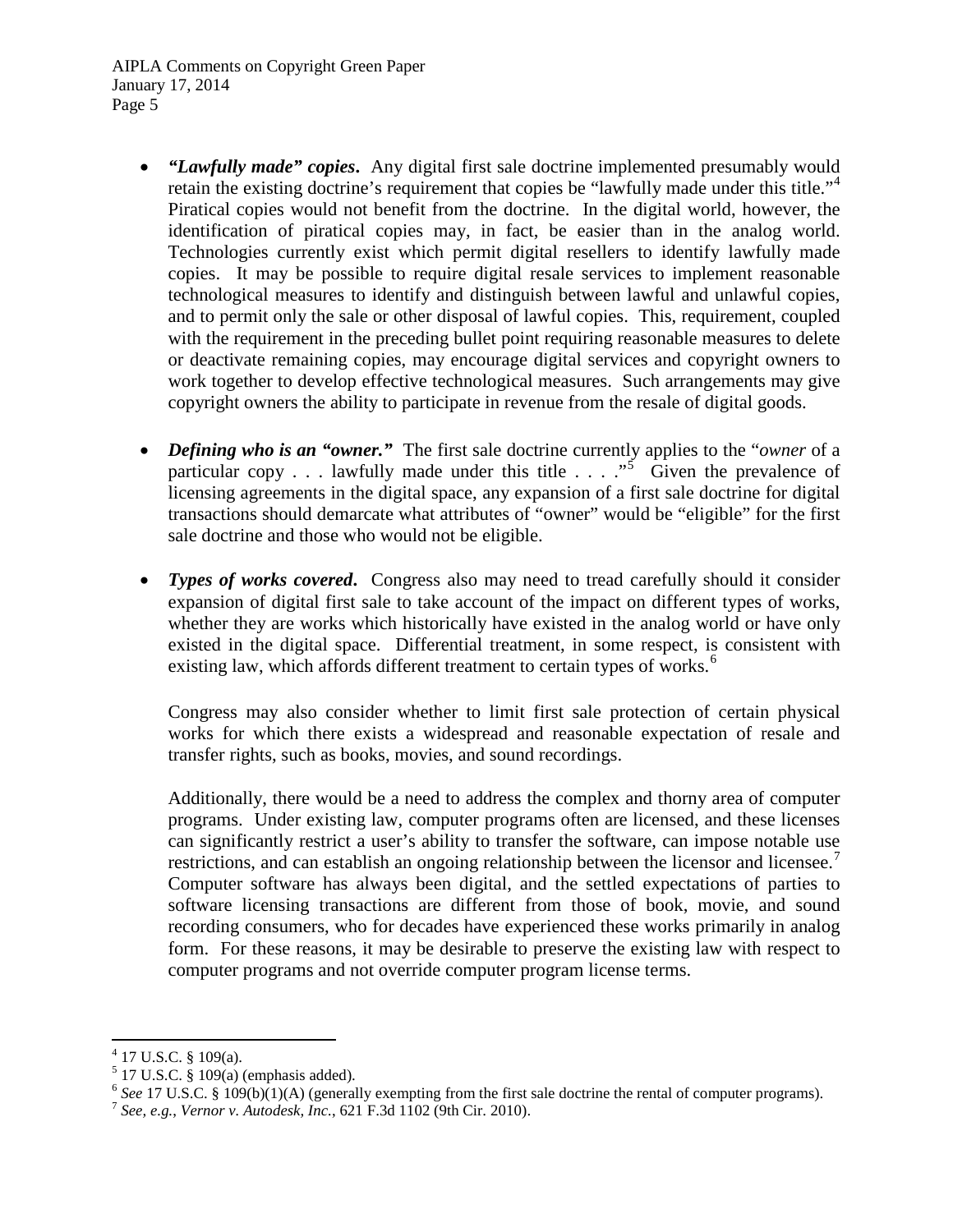This leads to another question. Consumer goods (ranging from mobile phones to cars to refrigerators) frequently and increasingly contain embedded software that is preloaded onto the consumer good, is an inseparable element of the good, and is not separately distributed. For example, a preloaded Android operating system would be considered "embedded" because it is an inseparable part of the mobile phone that is not practicably available to consumers separately.<sup>[8](#page-5-0)</sup> To the extent such embedded software is subject to licenses, Congress may want to consider addressing the question of whether such licenses should limit the ability of a person to sell or otherwise dispose of such goods.

### **III. Statutory Damages for Large-Scale Digital Uses**

The Copyright Act authorizes courts to award statutory damages in a range from \$750 to \$30,000 per work infringed, and up to \$150,000 if the infringement is willful. 17 U.S.C. § 504(c). Courts have considerable discretion to set the per-work amount within that range. Courts, however, have no discretion to set per-work amounts outside of the statutory range.

This lack of discretion has important consequences when it comes to digital infringement claims. Congress enacted the current statutory damages mechanism in 1976, long before the digital era. At the time, Congress expressly stated that one of the basic aims of the infringement damages provision is "to provide the courts with reasonable latitude to adjust recovery to the circumstances of the case, thus avoiding some of the artificial or overly technical awards resulting from the language of the existing statute."<sup>[9](#page-5-1)</sup> Infringement lawsuits in the pre-digital era overwhelmingly focused on the infringement of one work or only a relatively small number of copyrighted works. In such lawsuits, the statutory range gave adequate discretion to judges and juries to fashion statutory damages awards appropriate for the alleged conduct.

Today, the digitization of copyrighted works combined with online dissemination technologies easily allow the copying and use of millions of copyrighted works. While the number of copyrighted works and the scale of their uses have increased dramatically, the statutory damages mechanism has remained essentially unchanged in the more than 35 years since the current Copyright Act took effect.

As a result, the mandatory minimum statutory damages exposure for large-scale digital uses is significant. A prime example can be seen in the Google Books case. There, the plaintiffs alleged infringement of potentially millions of copyrighted works, and they requested the minimum statutory award of \$750 for each book copied by Google – in effect, an award of hundreds of millions or even billions of dollars.<sup>10</sup> The District Court, after years of litigation,

<span id="page-5-0"></span><sup>8</sup> In contrast, the operating system and applications of a PC would not be "embedded" because they are available to consumers through separate channels.<br><sup>9</sup> H.R. Rep. No. 94-1476, at 161 (1976).

<span id="page-5-1"></span>

<span id="page-5-2"></span><sup>&</sup>lt;sup>10</sup> Andrew Albanese, "Damages Could Exceed \$1 Billion in Authors Guild Case Against Google," *Publishers Weekly* (Aug. 6, 2012), at http://www.publishersweekly.com/pw/by-topic/digital/copyright/article/53444-damagescould-exceed-1-billion-in-authors-guild-case-against-google.html.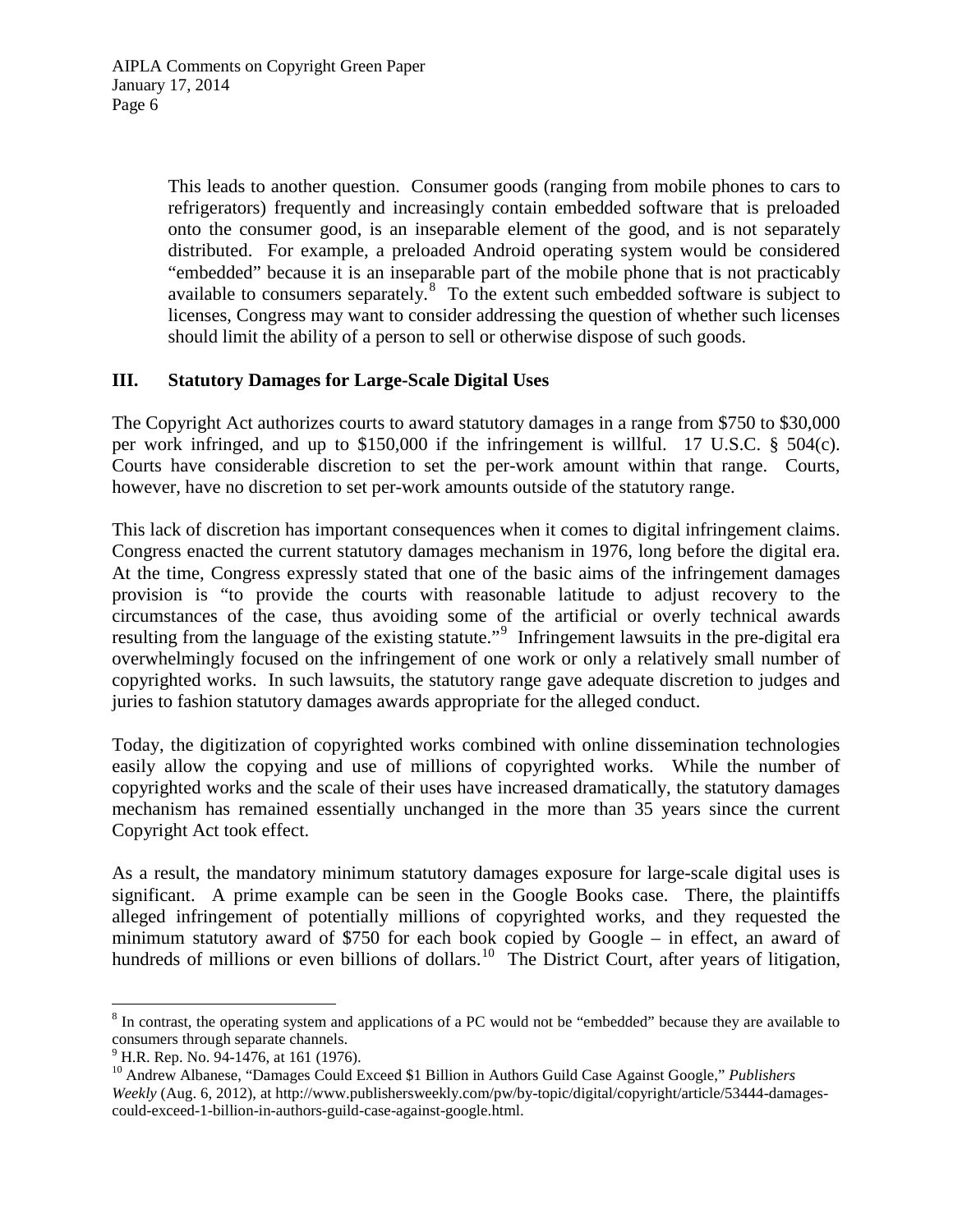ruled that Google's activity constituted fair use.<sup>11</sup> While AIPLA takes no position on the Google Books case here, the undisputed facts of the case make clear that large scale digital uses can expose a defendant to extremely high mandatory damages awards. Such large awards may or may not be reasonable under the circumstances.

# **A. Rationale for Recalibrating Statutory Damages**

Statutory damages for large-scale digital infringement claims implicate important policy concerns. On the one hand, copyright owners are entitled to seek – and they should receive – damages awards that adequately compensate for their losses, punish infringing activity, and deter future infringements. However, the amounts of such recoveries must be subject to reasonable limits. Claims that are extreme in size and vastly disproportionate to the economic effect of the infringement raise several questions:

- *Congress's intent.* Congress expressly intended the statutory damages mechanism to give courts "reasonable latitude to adjust any recovery to the circumstances of the case" and thereby avoid "artificial or overly technical awards."<sup>[12](#page-6-1)</sup> Judicial discretion to set appropriate damages is at the core of the doctrine. Courts, however, have no discretion to reduce the amount of the award below the \$750 per-work statutory minimum.<sup>[13](#page-6-2)</sup> Where large numbers of alleged infringements are at issue – as they frequently are for digital uses of copyrighted works – Congress's intent to rely on judicial discretion may be implicated.
- *Effect on innovation*. The potential for extremely high statutory damages may discourage innovation by mass digitization and online services that use large numbers of copyrighted works. It is difficult, if not impossible, to quantify empirically how much innovation is discouraged by the current statutory damages system. Nevertheless, the potential legal exposure may create incentives that undermine investment in technologies, even where services have a good faith belief that their actions are lawful.
- *Fairness*. Extreme statutory damages awards may be unfair in two respects. They may give a windfall to plaintiffs who suffered much less harm than the amount of the award. And such awards may favor large, well-capitalized companies that can afford to bear the risk of litigating high-stakes claims. Companies like Google have the resources to defend against multi-billion dollar lawsuits; individuals and much smaller companies presumably do not. Those innovators may be pushed out of the market.
- *Respect for the law*. It is crucial that the public accept the system of rights and remedies that the copyright law establishes. The public will accept high damages awards to compensate copyright owners, punish offenders, and deter infringements where such awards are deemed fair. A law, however, that generates extreme results, hands out

<span id="page-6-0"></span><sup>&</sup>lt;sup>11</sup> Authors Guild, Inc. v. Google Inc., No. 05 Civ. 8136(DC), 2013 WL 6017130 (S.D.N.Y. Nov. 14, 2013).<br><sup>12</sup> H.R. Rep. No. 94-1476, at 161 (1976).<br><sup>13</sup> Or the \$200 per-work statutory minimum for innocent infringements. 1

<span id="page-6-1"></span>

<span id="page-6-2"></span>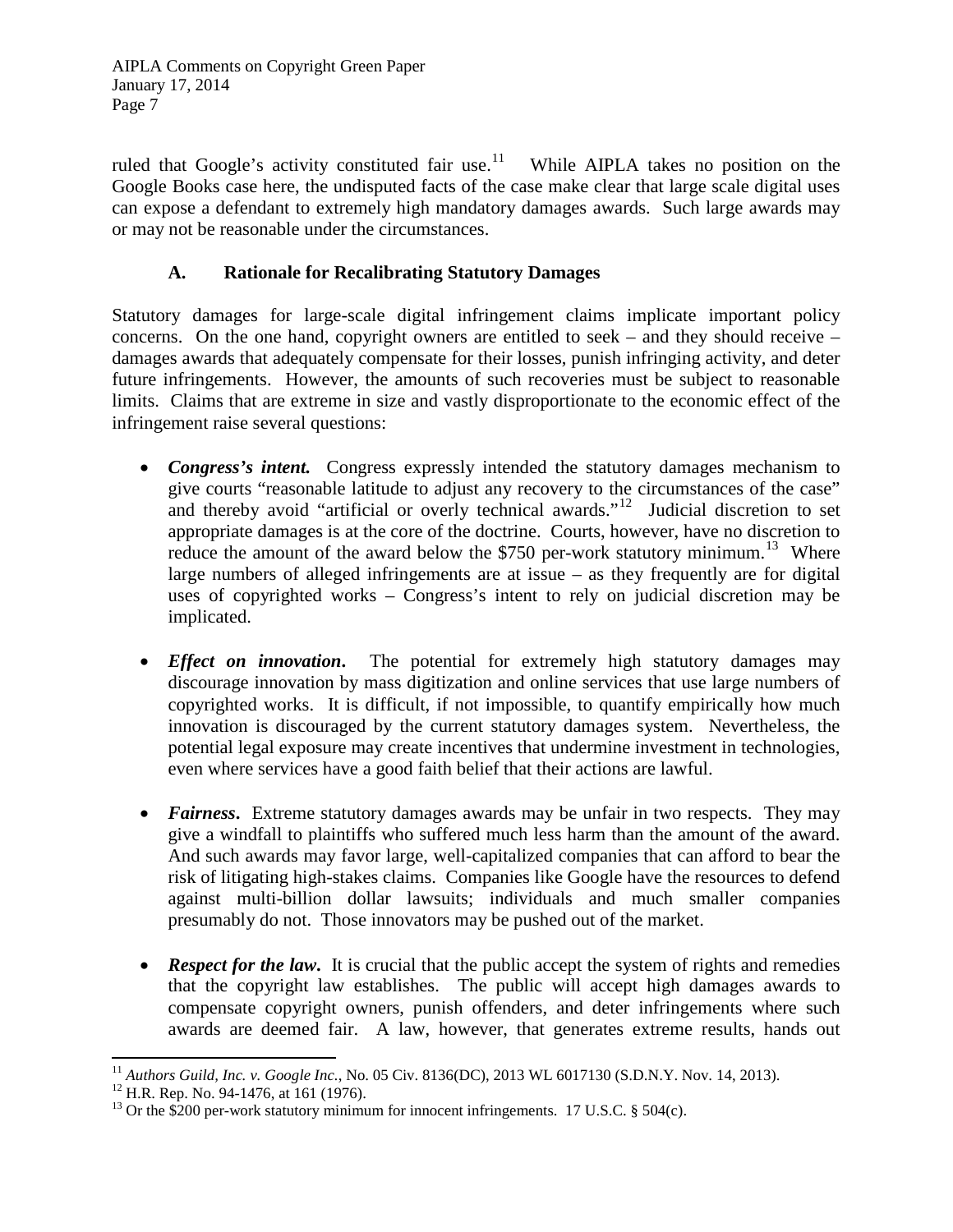windfalls, and imposes unduly harsh punishment may undermine public trust and support.

For these reasons, it is important to consider whether a recalibration of the current statutory damages regime with respect to large-scale digital uses of copyrighted works is warranted.

# **B. Key Policy Issues**

In addressing statutory damages awards in large-scale digital infringement claims, Congress may want to look at a number of issues. In particular, whether it is appropriate to give judges greater discretion to set or adjust statutory damages. Giving judges greater discretion, however, raises several questions:

- *Damages range*. It is important to consider whether to keep the current dollar ranges (\$750 to \$30,000 per work, up to \$150,000 per work for willful infringement, and down to \$200 per work for innocent infringement) or to adjust the ranges to give judges greater flexibility or based on the type of copying.
- **Remittitur.** Congress may wish to consider whether it is appropriate to give judges discretion to remit statutory damages awards to amounts under the statutory range.<sup>[14](#page-7-0)</sup> If so, should remittitur be subject to limits? One proposal to consider is whether to subject remittitur to a floor, perhaps no less than a multiplier of the actual damages suffered by the plaintiff or the profits plaintiff earned attributable to the infringement.<sup>[15](#page-7-1)</sup>
- *Burden on defendant*. One justification for statutory damages is that it often is difficult for copyright owners to quantify the alternative measure of actual damages or the infringer's profits. Accordingly, Congress should consider whether it is appropriate to require defendants to bear the burden of proving, by a preponderance of the evidence, the actual damages suffered or the profits earned for purposes of determining a remittitur floor.

A properly formulated statutory damages provision has the potential to ensure substantial damages awards that compensate copyright owners, punish infringers, and deter future

<span id="page-7-0"></span> $14$  At least one district court has held that judges have discretion to remit jury awards of statutory damages, but currently such remittitur may occur only within the ranges set by the Copyright Act. *See Capitol Records, Inc. v. Thomas-Rasset*, 680 F. Supp. 2d. 1045, 1054-56 (D. Minn. 2010).

<span id="page-7-1"></span><sup>&</sup>lt;sup>15</sup> For example, the multiplier might be something like 3 to 5 times actual damages or profits. Such a multiplier has precedent in copyright cases where courts award statutory damages as a multiple of a reasonable license fee for the infringing use. *See, e.g.*, *Impulsive Music, Inc. v. Bryclear Enters., LLC*, 483 F. Supp. 2d 188, 190-91 (D. Conn. 2007) (finding \$10,000 for four infringements to be reasonable where licensing fees would have totaled approximately \$3,000); *Broad. Music, Inc. v. R Bar of Manhattan, Inc.*, 919 F. Supp. at 660 (awarding approximately five times amount of estimated license fees, plus investigative expenses, noting that "[t]hat multiple of license fees is at the upper range of statutory damage awards in similar cases and is high enough to deter others from . . . violat[ing] the copyright laws"); *Golden Torch Music Corp. v. Pier III Café, Inc.*, 684 F. Supp. 772, 772-74 (D. Conn. 1988) (awarding more than five times license fees).